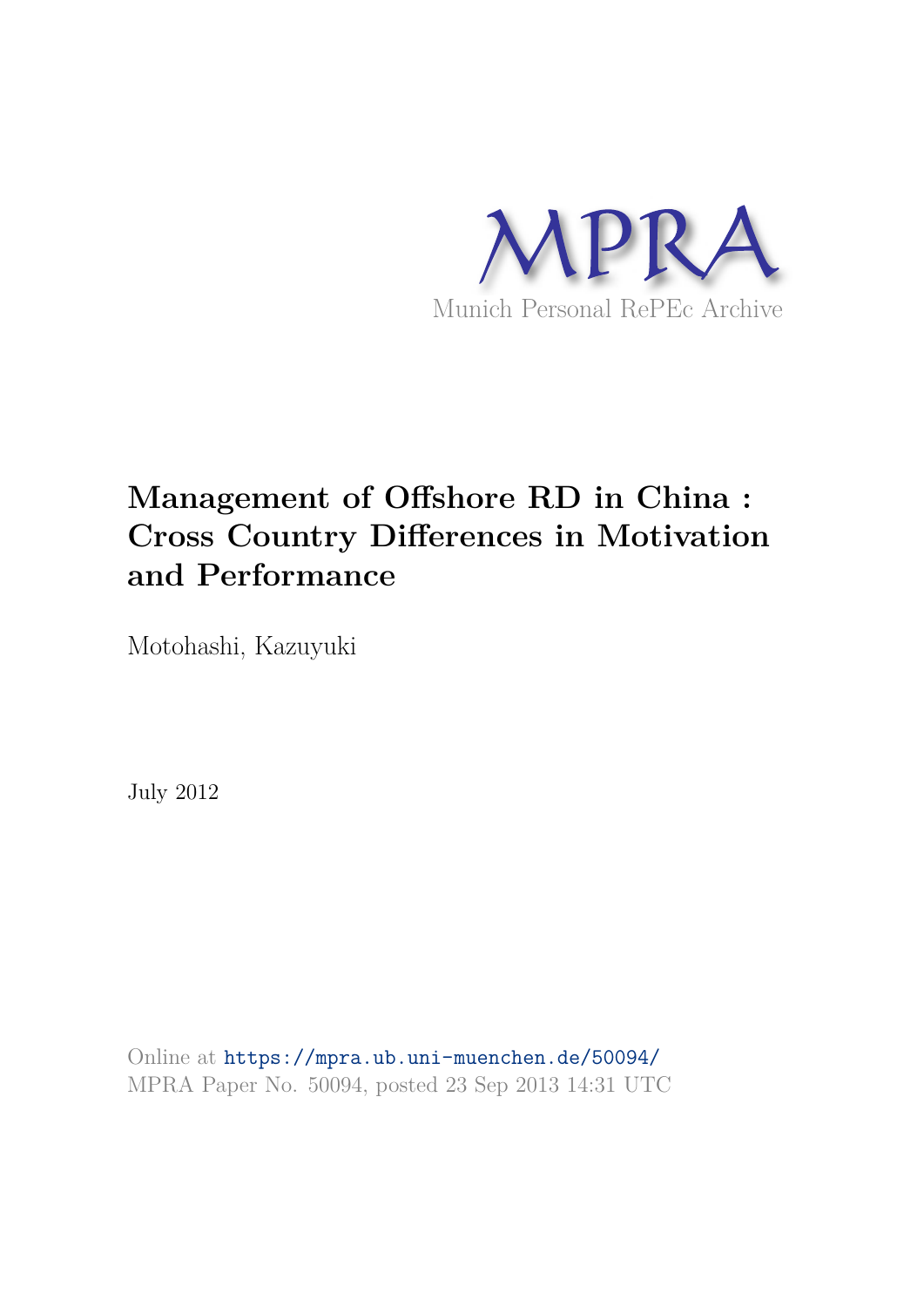# **Cross Country Differences in Motivation and Performance\* Management of Offshore R&D in China:**

**Kazuyuki Motohashi**

Department of Technology Management for Innovation School of Engineering, University of Tokyo and RIETI *Email: motohashi@tmi.t.u-tokyo.ac.jp*

*Abstract:* In this paper, multinationals' motivations for R&D in China are compared across firms' home countries. It is found that five types of companies (Europe, Japan, the other Asia, US and Taiwan, Hong Kong or Macau owned) can be grouped into two. Europe, Japan and the other Asia for production/ market driven R&D, but the degree of market orientation is stronger for European firms, followed by Japanese and the other Asia. Another group is US and THKM firms for technology/cost driven R&D. It should be noted that THKM firms are inclined toward production oriented R&D as well. We have also investigated the relationship between types of R&D activities and firms' performances. In general, US firms are more profitable than Japanese ones, but this difference in profitability disappears once it is controlled for R&D type variables. In terms of an association of R&D type variables with profitability, heterogeneous results are obtained by host countries. The degree of linkage with universities and PRIs is significant for US firms, while the degree of R&D linkage with home country is important for European firms. It is also found that firm age is strongly correlated with profitability, while whether a firm is a joint venture with a local company or a wholly owned subsidiary does not make any difference.

*Keywords:* China, multinational corporation, offshore R&D, profitability

*JEL classifications: F23, O31, O32*

#### **1. Introduction**

During his visit to the south of China in 1992, Deng Xiaoping called for accelerated economic reforms and growth to generate dramatic growth in foreign direct investments (FDIs). Based on an open-door policy for foreign direct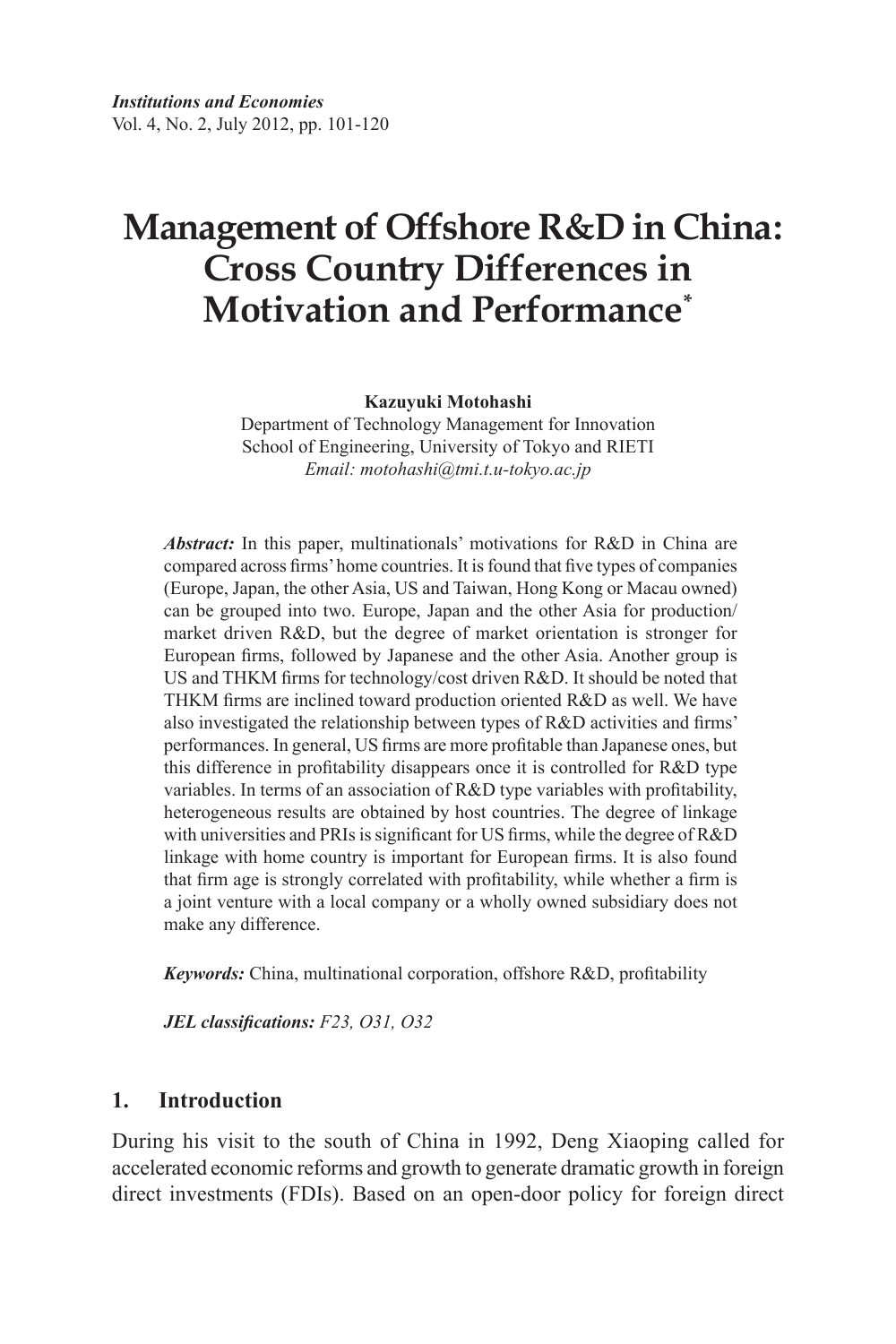investments, China has developed to be a factory of the world by attracting multinationals' investments in manufacturing industries. Recently, the Chinese government announced a new policy for FDIs, i.e. regulating the quality of FDIs by restricting simple manufacturing investments and encouraging FDIs to facilitate technological development of the Chinese economy. Multinationals' R&D activities in China are most welcomed in this regard. Corresponding to this policy direction, China is the most attractive location for international R&D according to the United Nations Conference on Trade and Development (UNCTAD) Survey (UNCTAD, 2005). Most Fortune 500 high tech companies such as Microsoft, IBM, Motorola, Intel, Nokia, Panasonic and Samsung have already set up an R&D centre in China.

Foreign R & D by multinationals can be regarded as a natural extension of international production and marketing. Multinationals might invest R&D funds to support production activities in China or, for localization of diverse home market products. Since China is a large developing nation with consumer needs and tastes differing significantly from developed economies, considerable product localization R&D is needed for market penetration. Levels of scientific research at Chinese universities have improved, due to a government focus on promoting S&T and high-tech developments. In certain scientific areas, multinationals have an understandable interest in working with Chinese universities as technology sources. A related motivation for R&D efforts by multinationals in China might include access to a pool of highly-qualified S&T human resources. The number of engineering and science students in China now exceeds those in Japan and so is second only to the US. This S&T labour supply allows multinationals to hire qualified Chinese graduates at relatively modest wages.

This paper provides a statistical analysis of the structure of and the motivation for multinational R&D in China, drawing on a large-scale dataset from the Science and Technology Survey conducted by the National Bureau of Statistics of the PRC. This dataset provides detailed variables on S&T for both foreign-owned and domestic companies and allows comparisons of multinationals' motivations for R&D in China compared to their home countries. Multinationals of the triad Europe, Japan and the United States are major players in China, and companies from other Asian countries such as Korea and Singapore are also actively engaged in innovative activities in China. Of course Taiwanese, Hong Kong and Macau firms invest in mainland China due to its regional and cultural proximity.

As an extension to Motohashi (2010), this paper compares the motivation and performance of multinationals' off-shore R&D in China with those in their home countries. A first research question of this paper then, is how a multinational's R&D in China is different compared to that in its home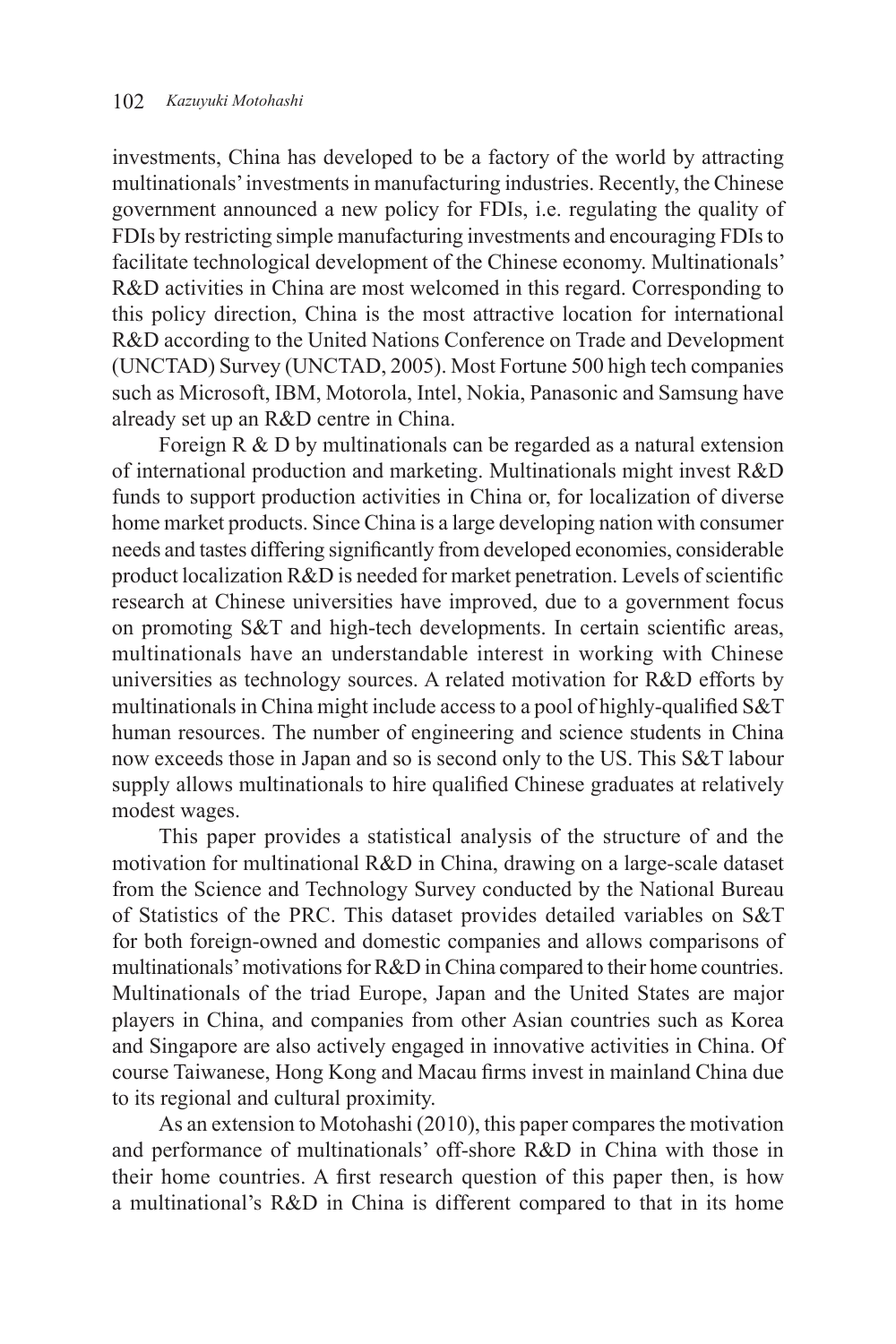country. We compare the type of R&D conducted by using the taxonomy of Gammeltoft (2006), based on empirical literature (Kuemmerle, 1999; Cantwell and Mudambi, 2005). This paper addresses also the relationship between management style and profitability. Ghoshal and Bartlett (1990) described how overseas operations by Japanese multinationals are generally managed under strong guidance from their headquarters, while those of European and US firms are given more autonomy (Ghoshal and Bartlett, 1990). We will investigate how these kinds of differences in management style lead to profitability of firms.

This paper is organized as follows. The subsequent section discusses the dataset used for this study and provides descriptive statistics on differences in R&D activities across home countries. The next section attempts a quantitative analysis of the R&D motivations for multinationals in China. Here, an intensive discussion on multinationals' R&D is provided and home countries' motivations for R&D are compared by using statistical models. The paper concludes with a summary of findings and questions that merit further investigation.

## **2. Data and Recent Trends in International R&D**

The dataset used in this paper is based on the Survey of Science and Technology Activities, an annual survey of all large- and medium-scale enterprises (LMEs)<sup>1</sup> in the manufacturing sector undertaken by the National Bureau of Statistics (NBS) from 1998 to 2005. Approximately 22,000 samples are available for each year from 1998 to 2003, and around 28,000 for 2004 and 2005. In 2000, a census survey of S&T activities also included small firms (non-LMEs). In that survey, the share of S&T spending by LMEs in 2000 was approximately 67.3 per cent of total spending by all companies. Since the multinationals established in China are relatively large and more likely to be categorized as LMEs, the dataset used for this paper covers a significant share of the S&T activity by manufacturing multinationals in China.

Some limitations should be noted with regard to our dataset. First, it covers only firms with manufacturing activities, effectively excluding nonmanufacturing firms such as software companies. Second, the surveys exclude any other companies (e.g. independent research laboratories) that do not engage in industrial activity.

The survey scope is broad. In addition to the variables commonly found in regular R&D surveys, such as R&D spending and staffing, it also covers innovation output variables such as new product sales and numbers of patent applications. Some survey items are based on the S&T concept, a broader heading than R&D as defined in the *Frascati Manual* (OECD, 2002). For example, S&T activities include the implementation of R&D results at actual production facilities, which the R&D definition excludes. This paper also discusses R&D expenses as defined in the *Frascati Manual,* but certain key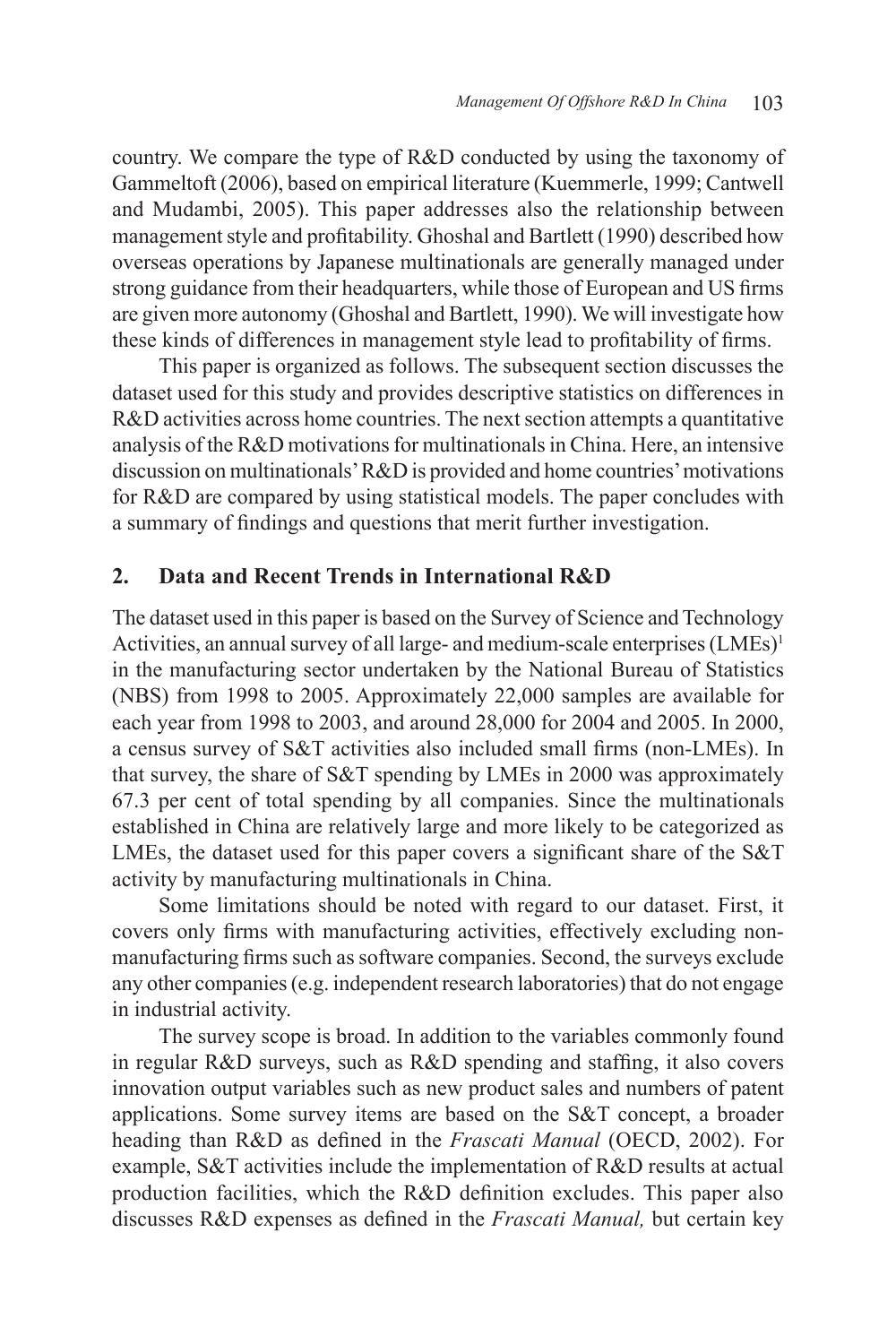variables in our analysis, including university collaborations, are assessed on an S&T basis. Therefore, our study references both S&T and R&D data.<sup>2</sup>

Information on firm ownership can be used to compare patterns of R&D as well as S&T activities between foreign-owned and domestic companies. In this dataset, a company can be classified into one of the following categories: (1) domestic ownership; (2) Taiwan, Hong Kong or Macau (THKM) ownership; (3) foreign ownership. In this paper, we use only THKM and foreign owned companies. Since home country information for non THKM foreign companies is not available in this dataset, we have asked the national statistical bureau (NBS) to identify the home information by matching with the database of foreign owned companies, publicly available from the Ministry of Commerce. This database provides the list of each company name and its home country as well as other information such as address and contact person, and an NBS staff matched this with their S&T survey data by company name. Through this process, the host country information is added (without company name) to the dataset.

Figures 1 and 2 illustrate the proportions corresponding to total output by year and by industry, respectively, for foreign owned companies. These proportions have grown over time, and the total share of these firms' outputs compared to all manufacturing firms in China is around 20 per cent recently. It is found that the share of THKM (Taiwan, Hong Kong and Macau) firms is the largest, followed by Europe, Japan, US and other Asia almost equally. This share varies significantly across industries, as shown in Figure 2, which breaks down industrial output by industry in 2005. THKM firms play a dominant role in traditional sectors such as textile, leather, paper and wood. In mining, petrochemical and utilities industries, FDIs are strictly regulated, so that THKM firms gain a large share. On the other hand, Japanese companies are strong in general machinery, transportation machinery, electronics and electrical equipment industries. The US share is relatively large for drug, chemical and some machinery sectors, while Europe is strong in drug, chemical and transportation machinery industries.

Figure 3 shows the ratio of R&D to total sales by type of firm's home country. In general, this R&D intensity index does not show an increasing trend over time, and is stable at around 0.5 per cent. In terms of host country difference, European and US firms seem to show higher R&D intensity than Asian companies. It is found that the R&D intensity for foreign owned companies is lower than that of Chinese domestic companies, since multinationals' innovation activities in China are based on larger technological capacity in home countries (Jefferson et al., 2003; Motohashi, 2010). Therefore, the difference in R&D intensity across host countries may reflect some differences in the breakdown of global R&D spending between home and host countries.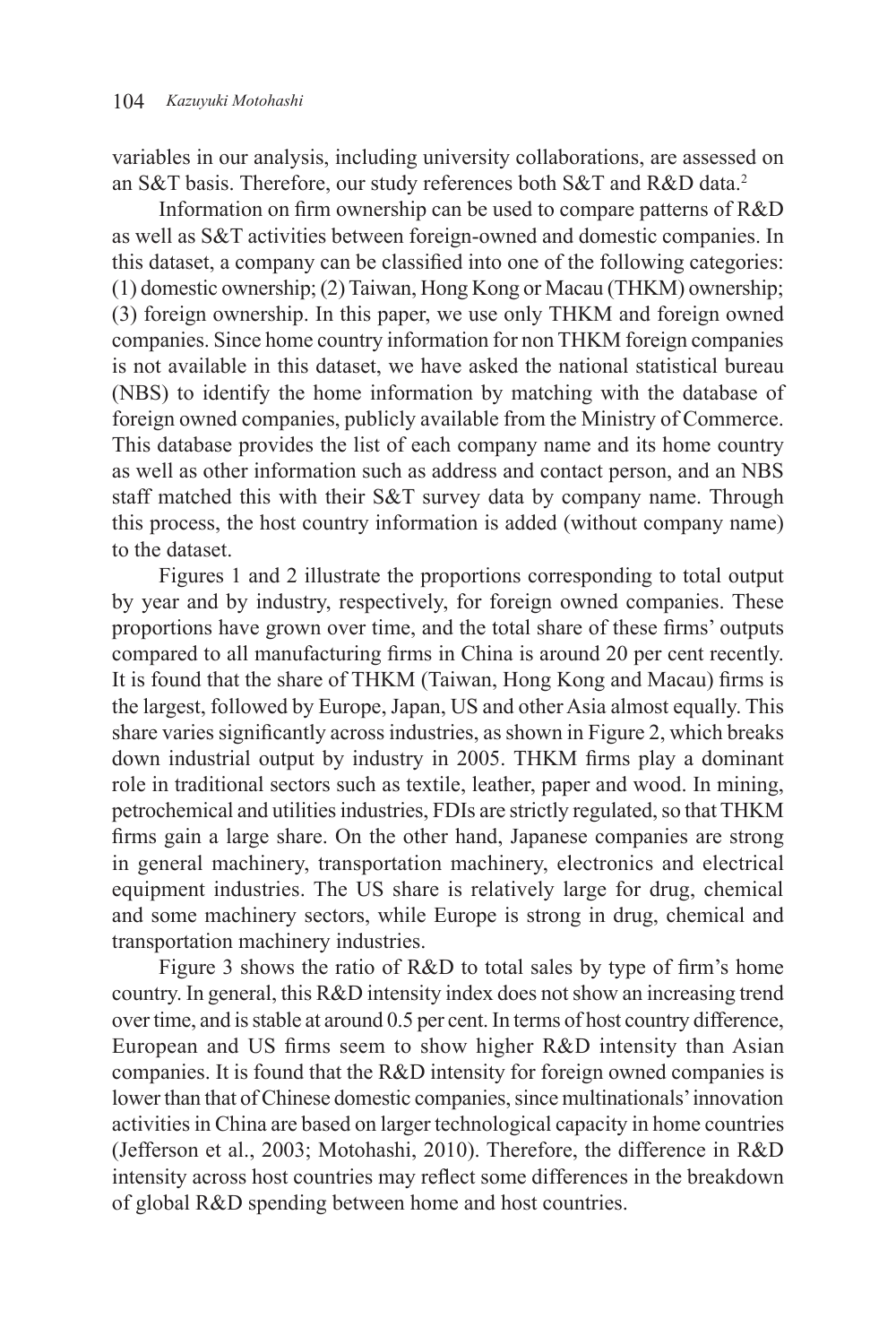

Figure 1: Output Shares of Multinationals by Home Country of All Manufacturing Firms

Source: Author's calculation.

Figure 2: Output Share by Industry



Source: Author's calculation.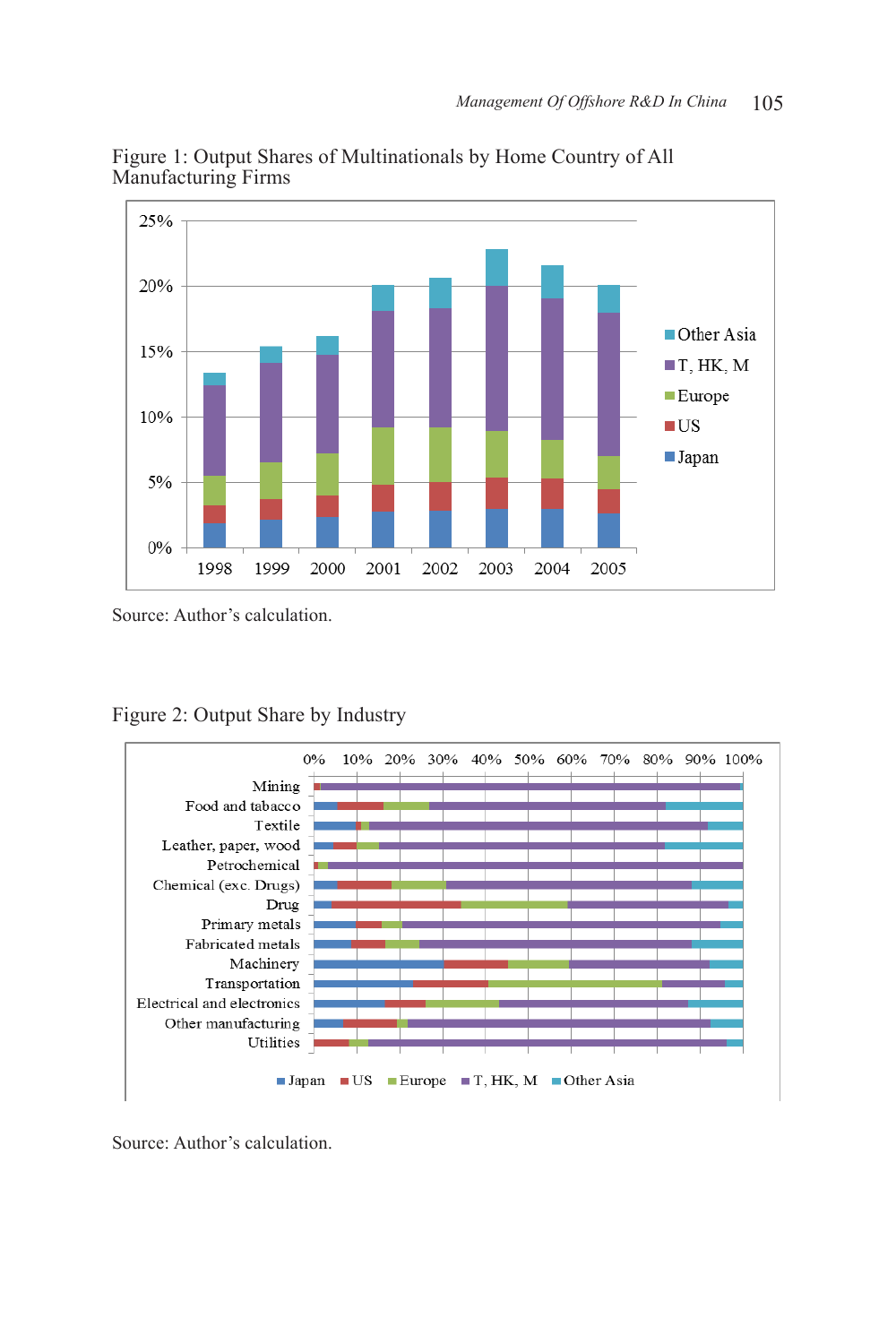



Source: Author's calculation.

Figure 4: S&T Outsourcing/Total S&T by Type of Firm Ownership in 2003



Source: Author's calculation.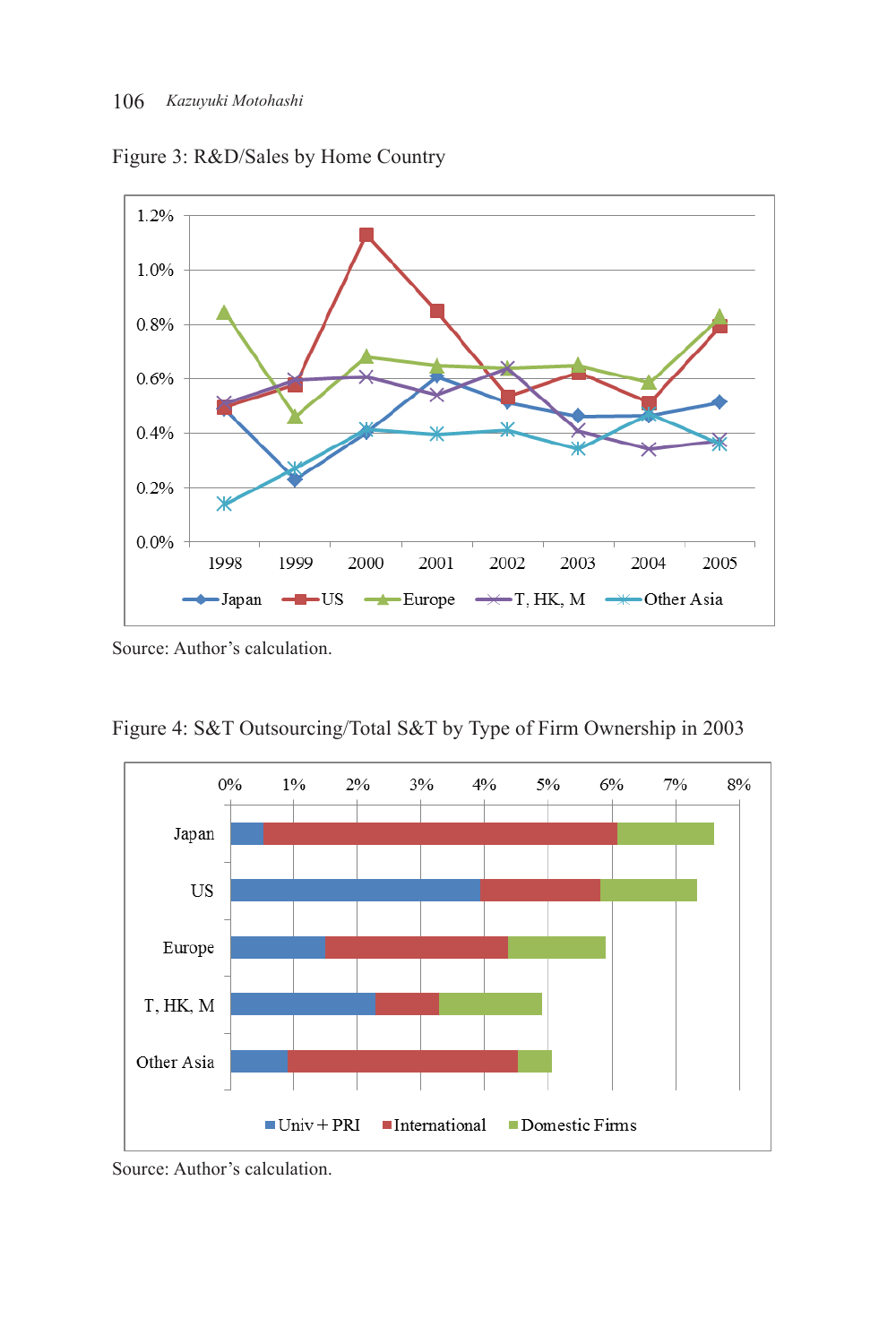Figure 4 compares the ratio of S&T outsourcing to total S&T (S&T outsourcing intensity) in 2005 across host countries. The S&T Survey by NBS provides data on the volume of S&T activities outsourced to external organizations. This data is sorted by type of counterpart  $-$  i.e., (1) domestic universities and public research institutions (PRIs), (2) domestic firms and (3) international counterparts (including firms, universities, and PRIs).<sup>3</sup> Figure 4 shows the calculated share of S&T outsourcing to total S&T expenses by counterpart type. The total outsourcing intensity indicator is higher for Japanese and US firms. Japanese firms heavily rely on international S&T sourcing, presumably from their headquarter companies at home. On the other hand, US firms use local universities and PRIs as S&T outsourcing partners. This is the case for THKM firms. Other Asian firms show a similar pattern to Japan's in a sense of strong connection with their home country.

Figure 5 shows the share of wholly owned company by the number of firms. Thanks to Chinese government liberalization of FDIs, the share of wholly owned companies is increasing for all countries. Japan's is the highest, and the share of joint ventures with local companies is relatively larger for Europe and the US. A wholly owned company can be managed solely by its headquarters at home, and managerial freedom in a host country is a merit. On the other hand, by forming a joint venture with a local firm, it becomes easier to enter the Chinese



Figure 5: Share of Wholly Owned Company by Number of Firms across Home **Countries** 

Source: Author's calculation.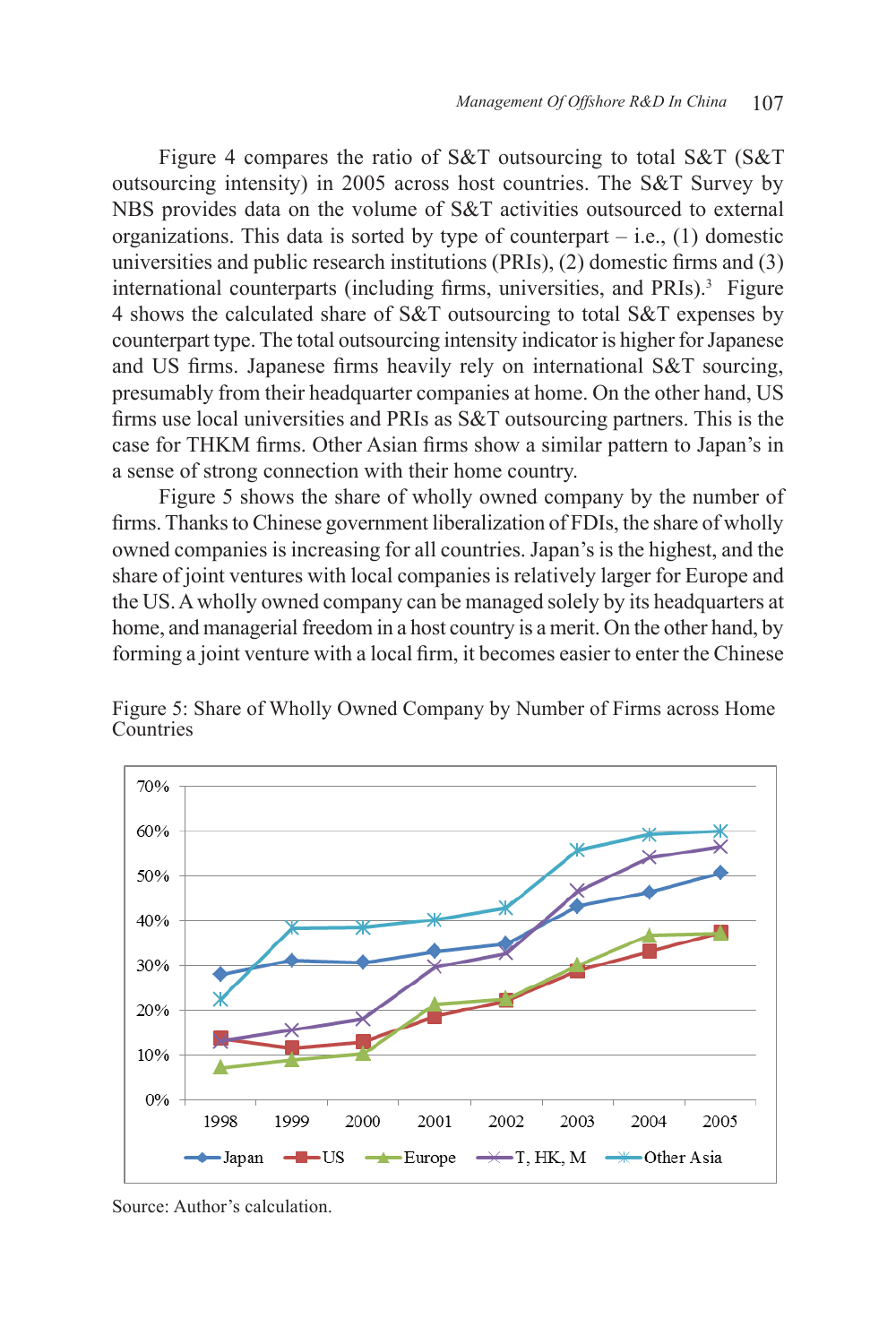

Figure 6: Profit/sales Ratio by Home Countries

Source: Author's calculation.

market, by capitalizing on the local partner's existing marketing information and channels. For a firm in Japan and other Asian countries, regional and cultural proximity makes it easier to operate its Chinese site from its headquarters. On the other hand, European or US firms' headquarters are far from China, so that existence of a local partner may be more beneficial for such firms.

Finally, profitability is compared with home countries. Figure 6 shows the trend of profit to sales ratio. Multinationals' profitability increased until 2003, but went down a bit thereafter. Here, US and European firms show higher profitability, followed by Japanese ones. In firms of THKM and other Asia, profitability is quite low compared to those in developed countries. It may be the case that the firms in these countries are facing head-to-head competition from local Chinese firms, so that their profitability is lower.

# **3. Motivations for International R&D**

While numerous papers address R&D globalization, most analyze developed, not developing nations. Studies show R&D FDIs tend to concentrate in a small number of advanced industrialized nations (Florida, 1997). China is a major exception, and growing attention has focused on this large and rapidlydeveloping nation. In recent years, numerous multinationals have set up R&D facilities in China, and researchers have examined their activities through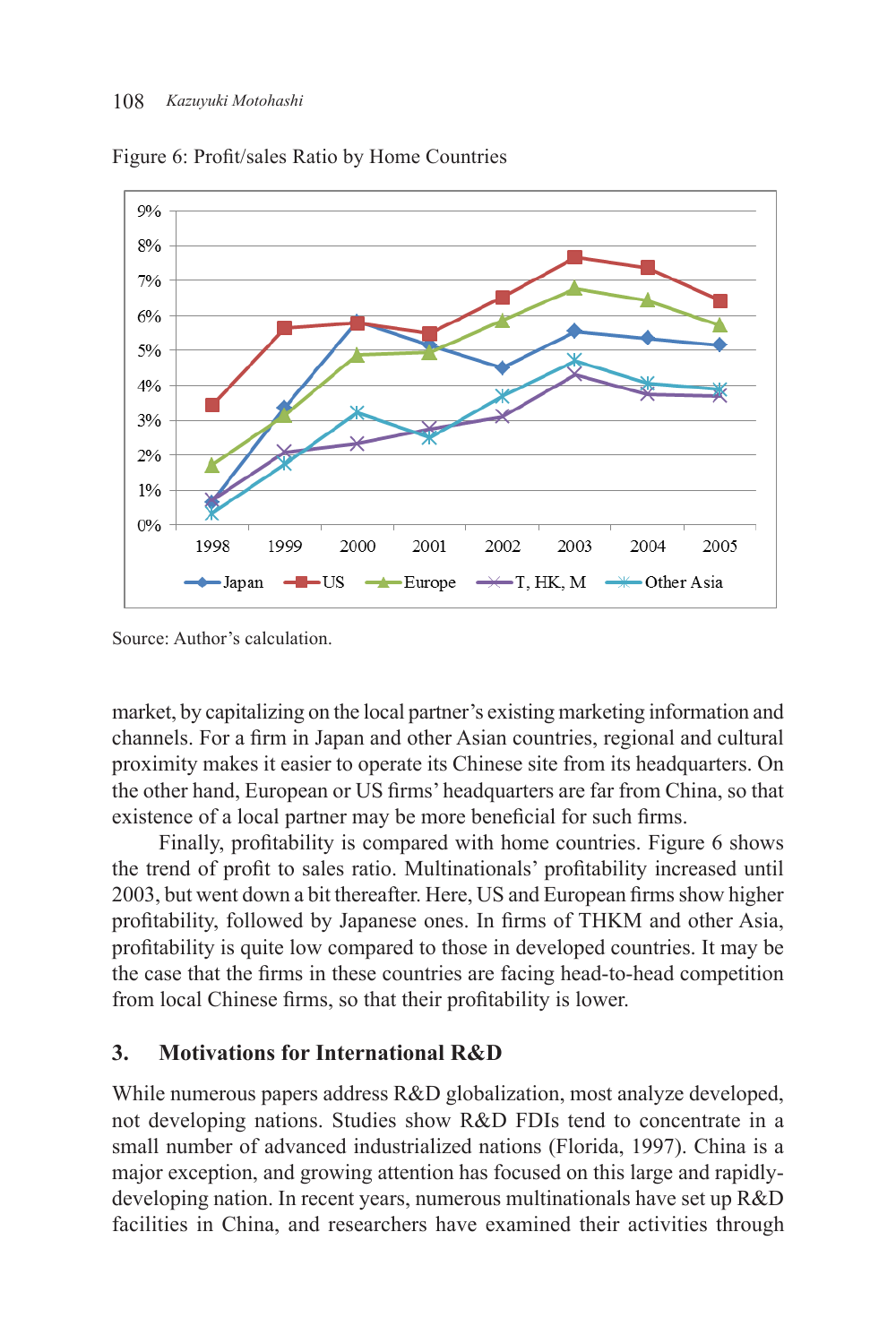interviews and mailed surveys (Xue and Wang, 2001; Walsh, 2003). Wu and Callahan (2005) used data on international R&D alliances in China to analyze the relationship between motivation, form, and function. Chen and Reger (2006) used a database from the Delegation of German Industry and Commerce in Shanghai to show that R&D for German firms focused on the domestic market and industrial buyers.

Several studies have examined the activities of Taiwanese firms in mainland China and linkages between Taiwan and mainland China (Chen, 2004). All of these studies are based on information restricted to the activities of multinationals in China collected by ad-hoc surveys, except for Motohashi (2010) which analyzed the characteristics of multinationals' R&D in China, compared with R&D activities of domestic companies, based on official statistics by the National Bureau of Statistics in China.

Multinationals set up foreign subsidiaries for various purposes, including exploiting the markets and technologies provided by host countries. The fundamental approach underlying the quantitative analysis in this section is to compare the activities and goals of R&D by foreign-owned companies with that in their home countries. Such comparisons will allow us to characterize different (or similar) motivations for R&D efforts by multinationals in China across home countries.<sup>4</sup>

Gammeltoft (2006) provides an extensive survey of the literature on R&D internationalization, positing six types of factors motivating R&D internationalization: (1) market-driven; (2) production-driven; (3) technologydriven; (4) innovation-driven; (5) cost-driven; and (6) policy-driven. On the one hand, with motives falling into the first two categories, a multinational uses its home country technology capabilities as a base and reinforces non-R&D activities such as marketing and production in the host country. On the other hand, the goal of both technology-driven and innovation-driven R&D is to identify new technologies, new ideas, new products, and process innovations in the overseas R&D country to reinforce the technology and innovation capabilities of the home base.

Kuemmerle (1999) divides R&D FDI into Home Base Exploitation (HBE) and Home Base Augmentation (HBA) categories. While HBE exploits home base technological capabilities, HBA R&D augments home base technological capabilities. Correspondingly, while activities in the former category at host country R&D sites are primarily driven by the host market, activities in the latter category target the absorption of the host country's technologies. In the same vein, Cantwell and Mudambi (2005) provide a distinction between "competence creating R&D", driven by supply side factors such as local technological capabilities and "competency exploiting R&D", driven by the demand factor of the local market.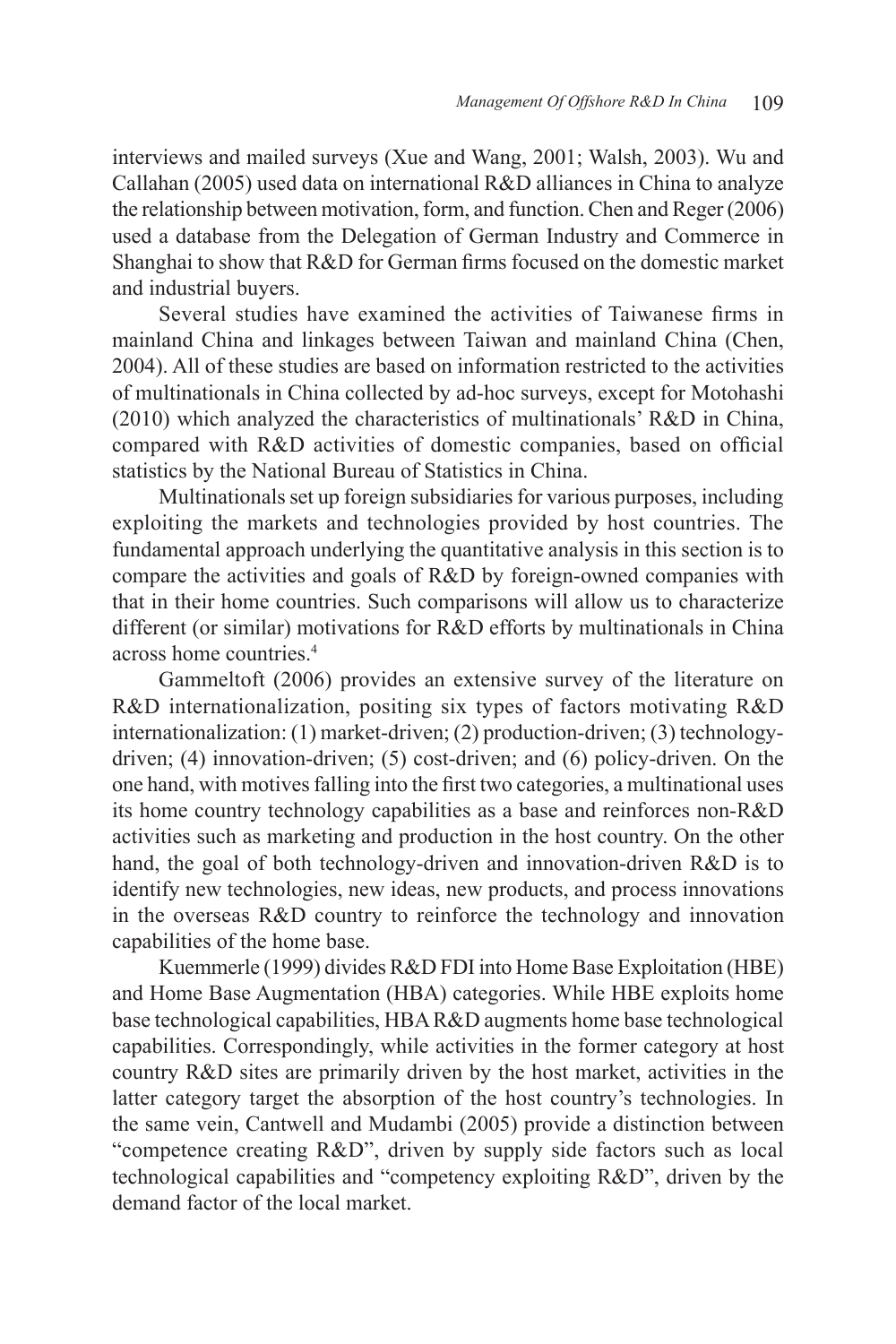The remaining two motive categories – cost-driven and policy-driven – also pertain to our analysis of conditions in China. With growing attention to emerging markets, cost becomes an important factor to consider in the globalization of business. Ghemawat (2007) proposes an AAA framework, standing for "Aggregation", "Adaptation" and "Arbitrage" for understanding global strategies of multinationals. "Aggregation" and "Adaptation" correspond to a traditional dimension of global business, i.e., a global scale of standard product/service or market adaptation in individual host countries. Ghemawat (2007) argues that the growing importance of emerging markets such as BRICs leads to a third pillar of globalization strategy – "Arbitrage", which stands for making profit by taking advantage of the difference in economic conditions between home and host countries. In this sense, China is an attractive site for global R&D, where large numbers of qualified but not very expensive S&T human resources are available.

Policy-driven motives are also important in a context of R&D in China. It is relatively difficult to obtain policy information there. Locating its R&D centre in China particularly in Beijing is important to keep continuous communication with the Chinese government. For example, one important motivation for telecommunication companies to operate a Beijing R&D centre is to be involved in mobile telecommunications standard setting activities by the government.

In this study, differences between home countries' R&D motivations are addressed by statistical analysis using the NBS's Science and Technology Survey data. We have chosen four motives from the foregoing discussion, i.e., (1) production driven, (2) market driven, (3) technology driven and (4) cost driven. Policy driven R&D, relevant only to limited industries and locations, is difficult to be addressed by a comprehensive dataset covering all of China, so that we present some descriptive observations in a later section. With respect to major distinctions among these four motives, we examined three sets of indicators: (1) intensity of R&D activities, (2) R&D focus, (3) type of technology sourcing, and (4) exporting products. We compiled the following indicators based on the S&T Survey data:

- (1) Intensity of R&D activities
	- $\triangleright$  STR: Ratio of S&T expenses to sales
- (2) S&T focus

 $\triangleright$  RDST: Proportion of R&D spending to S&T spending

- (3) Type of technology sourcing
	- $\triangleright$  U PRI: Proportions of S&T outsourcing to universities and public research institutes (PRIs) in China
	- INTER: Proportions of S&T outsourcing to international counterparts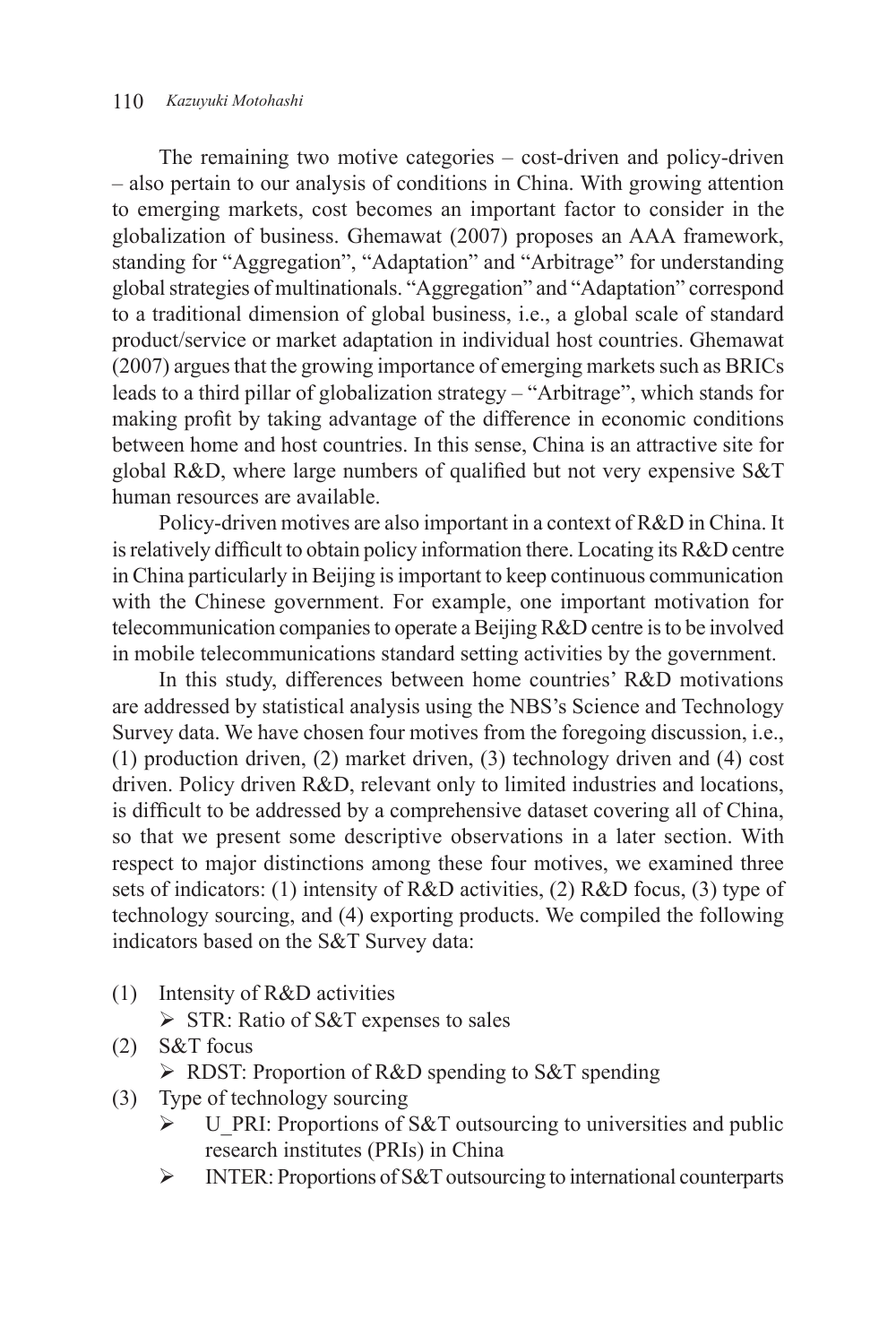(4) Exporting products

 $\triangleright$  EXR: Proportion of exporting amount to total output of new products

Each of these indicators is compared across multinationals' home countries in order to identify a major motivation for R&D in China. We have used the identification strategy, shown in Table 1, an extended version of that used in Motohashi (2010).

|                                                                      | Production | Market | Technology | Cost |
|----------------------------------------------------------------------|------------|--------|------------|------|
| (Intensity of S&T)                                                   |            |        |            |      |
| <b>STR</b>                                                           |            |        | $^{+}$     |      |
| (Focus of $S&T$ )                                                    |            |        |            |      |
| <b>RDST</b>                                                          |            |        |            |      |
| (Type of S&T outsourcing)                                            |            |        |            |      |
| <b>U PRI</b>                                                         |            |        | $^{+}$     |      |
| <b>INTER</b>                                                         |            |        |            |      |
| (Exporting products)                                                 |            |        |            |      |
| <b>EXR</b><br>$C_{\alpha\mu\alpha\alpha\gamma}$ Author's coloulation |            |        |            |      |

Table 1: Expected Signs of Innovation Indicator Coefficients

Source: Author's calculation.

For production and market-driven R&D, since the primary activities at international R&D sites are product localization and process engineering, R&D intensity should be lower. As shown by von Zedtwitz and Gassmann (2002), the choice between the two strategies by multinationals is determined by the relative scarcity of research (R) to development (D) inputs, in the sense that the development portion of R&D should be greater for production/marketdriven motives. Therefore, the share of R&D to S&T is relatively smaller for these categories.

However, it becomes lower for production motives, since non R&D S&T activities are mostly production related such as scaling up production facilities for mass production. The differences between these two motives come also from S&T outsourcing and exporting products. Production driven R&D is supposed to import the home country's production technology, which leads to lower levels of collaboration with local universities and PRIs (U\_PRI). In contrast, market driven R&D targets local markets, and R&D activities tend to be localized so that the level of linkage with home country R&D (INTER) becomes lower. In addition, the output of such R&D, such as new products, is supposed to be offered in local markets, instead of exporting to the other countries (lower EXR).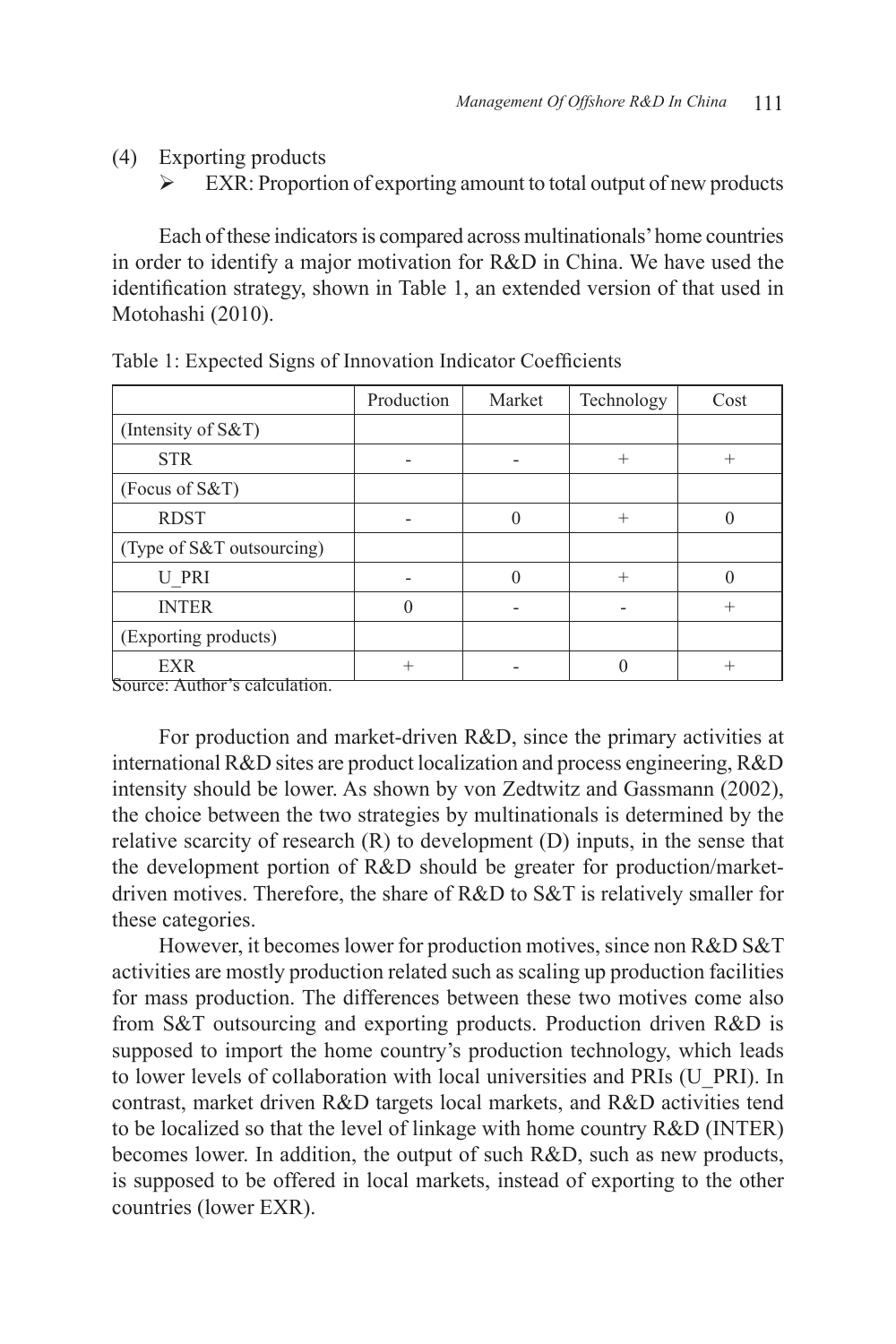#### 112 *Kazuyuki Motohashi*

In terms of technology driven R&D, the proportions accounted for by universities and PRIs should be higher for technology/innovation motives, since advanced technologies in the science sector are more readily found at such institutes (Kuemmerle, 1999). It is also presumed that research intensity is relatively higher for R&D centres based on this motive. In addition, the focus of R&D is upstream research, corresponding to local universities and PRIs, instead of developing actual products. Moreover, technology sourcing from home countries should be lower, because knowledge flow in a reverse direction is expected here.

Finally, cost driven R&D can be identified by higher R&D intensity, but downstream development focus, because activities at such sites are not high end R&D, but arbitraging reasonably priced S&T human capital in China. Labour intensive engineering works such as software development for electronics products are a typical activity at such sites. Also, technology sourcing from home countries is higher since the original technology comes from there, and an output from such offshore development is distributed globally.

Table 2 shows a correlation matrix of five types of S&T indicators. While U\_PRI and INTER are moderately correlated (correlation coefficient is 0.14), the correlation coefficients are small in general. Therefore, we can treat them as independent variables for further statistical investigations.

|              | <b>STR</b> | <b>STRD</b>              | U PRI                    | <b>INTER</b> | <b>EXR</b>               |  |
|--------------|------------|--------------------------|--------------------------|--------------|--------------------------|--|
| <b>STR</b>   | 1.000      | $\overline{\phantom{0}}$ | $\overline{\phantom{0}}$ |              | $\overline{\phantom{0}}$ |  |
| <b>STRD</b>  | $-0.021$   | 1.000                    | $\overline{\phantom{0}}$ |              | $\overline{\phantom{0}}$ |  |
| U PRI        | 0.049      | $-0.020$                 | 1.000                    |              | $\overline{\phantom{a}}$ |  |
| <b>INTER</b> | 0.023      | $-0.034$                 | 0.144                    | 1.000        | $\overline{\phantom{a}}$ |  |
| <b>EXR</b>   | $-0.033$   | 0.018                    | $-0.034$                 | 0.009        | 1.000                    |  |

Table 2: Correlation Matrix of S&T Variables

Source: Author's calculation.

Table 3 presents regression analysis results.<sup>5</sup> Here, dummy variables for the US, Europe, THKM and other Asia as home countries, are established by setting Japan as a base category. Therefore, the coefficients to these dummies represent the relative position of a firm in each country as compared to that of Japan. In addition to these dummy variables, the following controlling variables are included to control for other factors related to R&D motivations.

- FOREIGN: dummy for wholly-owned
- LAGE: log of company age
- LEMP: log of number of employees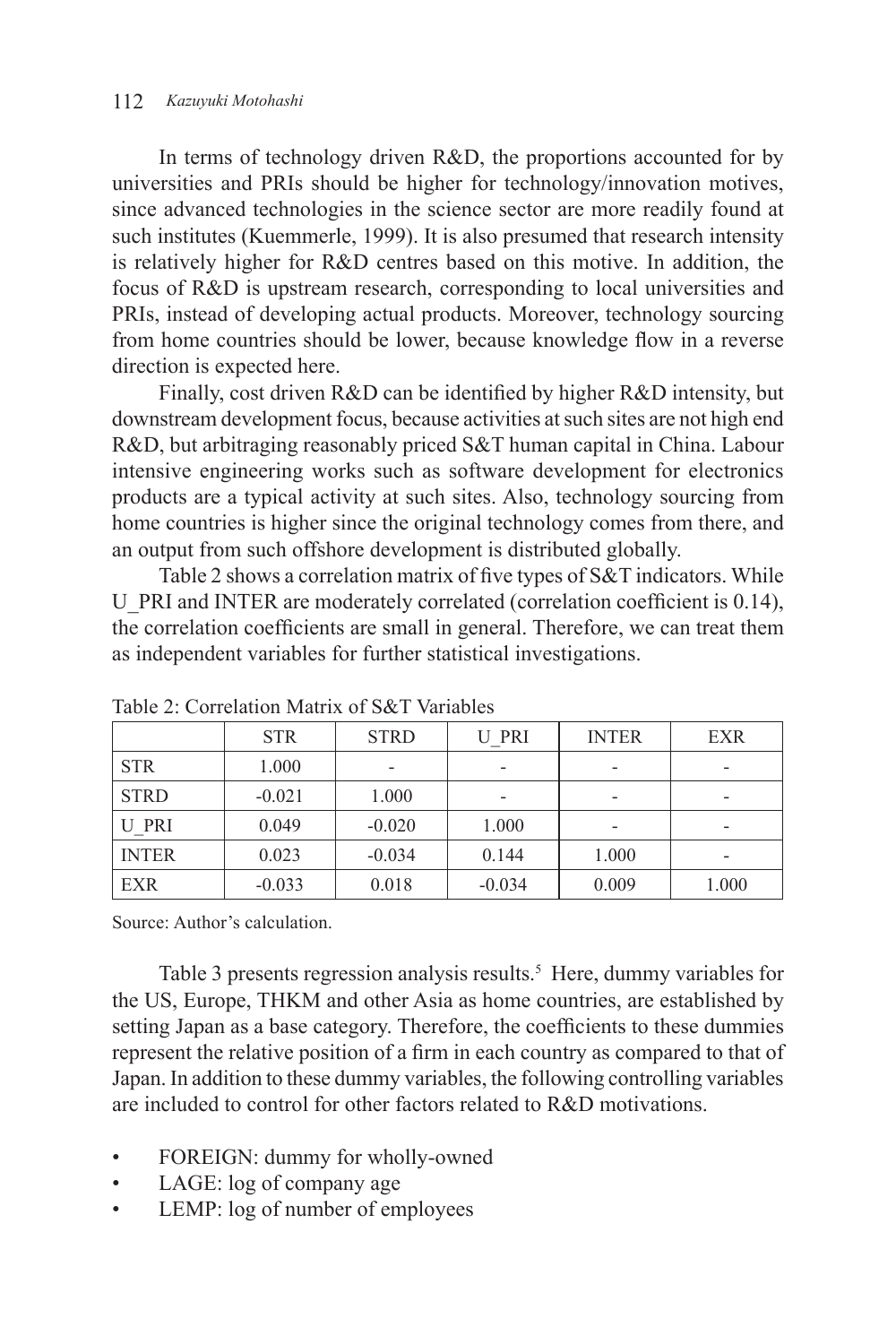- Industry dummies for 4-digit industrial classification (561 categories)
- Year dummies

|                                                                                                                 | <b>STR</b>  | <b>STRD</b> | <b>U PRI</b> | <b>INTER</b> | <b>EXR</b>  |  |
|-----------------------------------------------------------------------------------------------------------------|-------------|-------------|--------------|--------------|-------------|--|
| <b>US</b>                                                                                                       | 0.000       | $-0.026$    | 0.009        | $-0.011$     | 0.035       |  |
|                                                                                                                 | (0.07)      | (1.41)      | $(3.12)$ **  | (1.36)       | $(2.19)*$   |  |
| <b>EUROPE</b>                                                                                                   | 0.006       | $-0.002$    | $-0.002$     | $-0.021$     | 0.011       |  |
|                                                                                                                 | (1.23)      | (0.09)      | (0.38)       | $(1.84) +$   | (0.44)      |  |
| T, HK, M                                                                                                        | $-0.022$    | 0.017       | 0.011        | 0.024        | 0.169       |  |
|                                                                                                                 | $(2.74)$ ** | (0.44)      | $(1.71) +$   | (1.30)       | $(4.89)$ ** |  |
| Other Asia                                                                                                      | 0.002       | $-0.049$    | 0.007        | $-0.019$     | 0.015       |  |
|                                                                                                                 | (0.38)      | $(1.73) +$  | (1.53)       | (1.52)       | (0.58)      |  |
| Foreign                                                                                                         | $-0.004$    | 0.019       | $-0.008$     | 0.003        | 0.171       |  |
|                                                                                                                 | (1.06)      | (0.96)      | $(2.42)^*$   | (0.41)       | $(8.61)$ ** |  |
| Log(Age)                                                                                                        | $-0.006$    | 0.032       | 0.001        | $-0.001$     | 0.046       |  |
|                                                                                                                 | $(2.11)*$   | $(2.19)^*$  | (0.32)       | (0.14)       | $(3.73)$ ** |  |
| Log(Emp)                                                                                                        | $-0.006$    | 0.017       | 0.003        | 0.005        | 0.026       |  |
|                                                                                                                 | $(3.80)$ ** | $(2.21)^*$  | $(2.30)*$    | (1.50)       | $(3.74)$ ** |  |
| Constant                                                                                                        | 0.103       | 0.207       | 0.002        | 0.007        | $-0.096$    |  |
|                                                                                                                 | $(9.28)$ ** | $(3.72)$ ** | (0.21)       | (0.29)       | $(2.01)*$   |  |
| Ind Dummy                                                                                                       | yes         | yes         | yes          | yes          | yes         |  |
| Year Dummy                                                                                                      | yes         | yes         | yes          | yes          | yes         |  |
| Observations                                                                                                    | 4679        | 4679        | 4677         | 2832         | 3006        |  |
| R-squared                                                                                                       | 0.12        | 0.13        | 0.16         | 0.17         | 0.48        |  |
| Absolute value of t statistics in parentheses<br>+ signficant at 10%, * significant at 5%; ** significant at 1% |             |             |              |              |             |  |

Table 3: Regression Results of Innovation Indicators

Source: Author's calculation.

First, positive and statistically significant coefficients to the US dummy can be found for U\_PRI and EXR. Therefore, multinationals from the United States are engaged in technology sourcing from local universities and PRIs, and export propensity of their new products is higher than that of Japanese multinationals. According to Table 1, this pattern suggests that R&D by US multinationals is characterized as a combination of "technology driven" and "cost driven". An active collaboration with a university may be related to recruiting a well qualified student as an employee. Therefore, US multinationals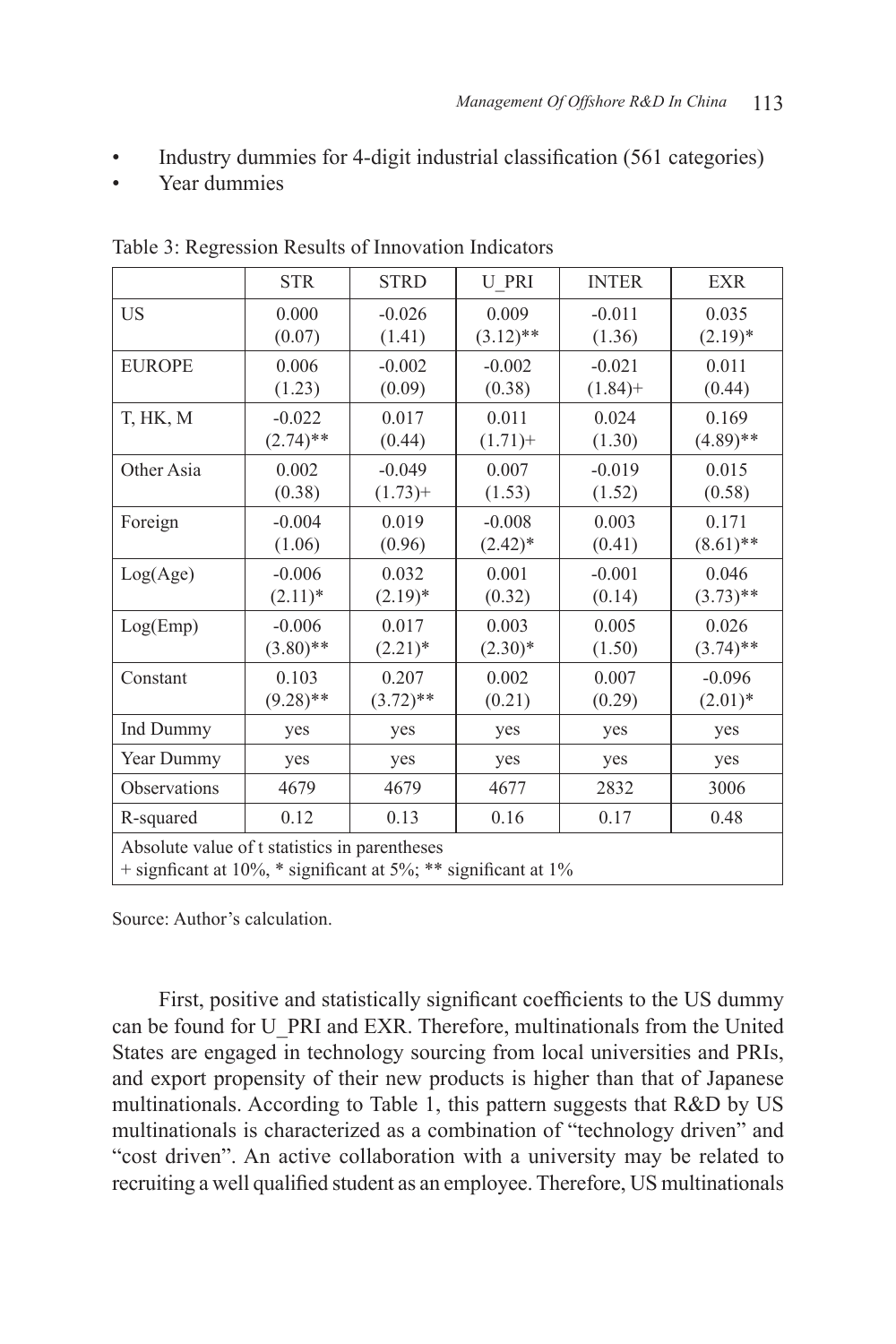are focusing on linkage with China's national innovation system to secure technological as well as human resources over there.

As for European multinationals, a negative statistically significant coefficient is found for INTER. In general, the S&T activities of European multinationals are quite similar to those of Japanese companies. However, compared to US firms, both European and Japanese firms are motivated by production or market in China. European firms have a weaker linkage with home country R&D (negative INTER), so that these firms are likely to be driven by the market, while Japanese ones tend to be production driven.

THKM multinationals show a similar pattern to US ones. Positive coefficients are found for U\_PRI and EXR, suggesting technology/cost driven R&D is dominant in mainland China. One difference from US firms is lower S&T intensity (STR). It should be noted that THKM firms are very close to Chinese firms, in a sense of sharing common language and culture. Formally, Hong Kong and Macau now belong to China's territory and Taiwan is also one of China's regions according to an official statement of the Peoples Republic of China. Therefore, it is easier for them to collaborate with Chinese universities and PRIs.

In addition, closer linkage with China's local knowledge may lead to active upstream research activities at their mainland R&D sites. At the same time, it is well known that Taiwanese firms actively locate their production facilities on the mainland. Therefore, their motivation for R&D in China is inclined to be production driven as well.

Finally, multinationals in other Asia such as Korea and Singapore are very similar to Japanese companies in their motivation for R&D in China. One difference is a smaller share of R&D to S&T, suggesting that these firms are inclined toward production driven R&D.

#### **4. Profitability Comparison and its Determinants**

In this section, profitability is compared across home countries and its determinants are identified. Here, profitability is defined as the ratio of profit to total sales. This variable is regressed by the country dummies variables and innovation activity variables in the previous section. Since we include detailed industry dummies (for 561 categories) as well as time dummies, the regression results reveal firm level difference in profitability within the same industry and the same year. Therefore, after controlling for industry specific factors such as the degree of market completion and macro economic shocks by business cycle, the results reflect firm level business capability in China. The results are presented in Table 4. It should be noted that regression results here present just correlation between S&T indicators and profitability, instead of presenting causality of S&T indicator to profitability.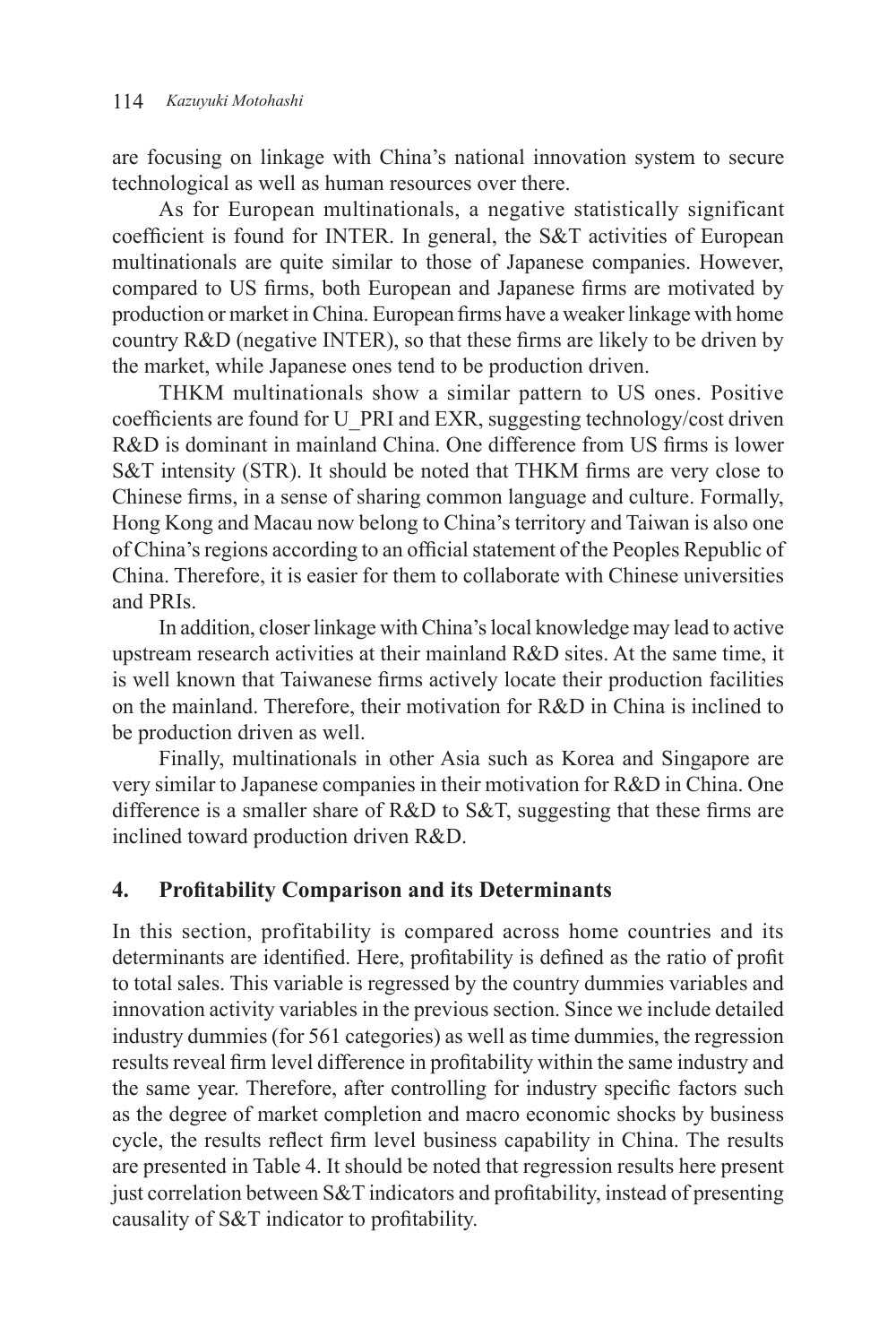|                     | (1)                                                                                                                  | (2)                    | (3)                | (4)                   | (5)                | (6)                 | (7)                | (8)                 | (9)                    |
|---------------------|----------------------------------------------------------------------------------------------------------------------|------------------------|--------------------|-----------------------|--------------------|---------------------|--------------------|---------------------|------------------------|
| US                  | 0.009<br>$(1.96) +$                                                                                                  | 0.007<br>(0.92)        | 0.006<br>(0.99)    | 0.010<br>$(1.66) +$   | 0.006<br>(1.28)    | 0.006<br>(1.03)     | 0.007<br>(1.08)    | 0.011<br>$(2.37)*$  | $-0.002$<br>(0.13)     |
| <b>EUROPE</b>       | $-0.003$<br>(0.47)                                                                                                   | $-0.003$<br>(0.24)     | $-0.004$<br>(0.65) | $-0.002$<br>(0.25)    | $-0.003$<br>(0.55) | $-0.007$<br>(0.90)  | $-0.004$<br>(0.34) | 0.001<br>(0.16)     | $-0.044$<br>$(1.79) +$ |
| T, HK, M            | $-0.004$<br>(0.42)                                                                                                   | 0.001<br>(0.08)        | $-0.013$<br>(1.17) | $-0.007$<br>(0.52)    | $-0.004$<br>(0.41) | $-0.018$<br>(1.29)  | 0.001<br>(0.04)    | 0.003<br>(0.34)     | $-0.002$<br>(0.07)     |
| Other Asia          | $-0.002$<br>(0.34)                                                                                                   | $-0.010$<br>(0.87)     | $-0.001$<br>(0.15) | $-0.019$<br>$(2.09)*$ | $-0.001$<br>(0.14) | $-0.012$<br>(1.35)  | 0.006<br>(0.57)    | $-0.009$<br>(1.22)  | $-0.007$<br>(0.26)     |
| <b>FOREIGN</b>      | 0.000<br>(0.07)                                                                                                      | 0.011<br>(1.21)        | 0.000<br>0.00      | 0.000<br>(0.10)       | 0.000<br>(0.06)    | 0.011<br>$(1.80)$ + | $-0.001$<br>(0.21) | 0.003<br>(0.59)     | 0.001<br>(0.12)        |
| AGE                 | 0.017                                                                                                                | 0.016                  | 0.017              | 0.017                 | 0.017              | 0.016               | 0.016              | 0.017               | 0.014                  |
|                     | $(4.93)$ **                                                                                                          | $(2.79)$ **            | $(4.91)$ **        | $(4.81)$ **           | $(4.85)$ **        | $(3.46)$ **         | $(3.70)$ **        | $(4.95)$ **         | $(3.27)$ **            |
| <b>STR</b>          |                                                                                                                      | $-0.010$<br>(0.33)     | $-0.027$<br>(1.06) |                       |                    |                     |                    |                     |                        |
| <b>RDST</b>         |                                                                                                                      | $-0.009$<br>(1.36)     |                    | $-0.003$<br>(0.74)    |                    |                     |                    |                     |                        |
| UNIV_PRI            |                                                                                                                      | $-0.005$<br>(0.12)     |                    |                       | $-0.021$<br>(0.70) |                     |                    |                     |                        |
| <b>INTER</b>        |                                                                                                                      | 0.024<br>(1.31)        |                    |                       |                    | 0.020<br>(1.23)     |                    |                     |                        |
| <b>EXR</b>          |                                                                                                                      | $-0.017$<br>$(1.93) +$ |                    |                       |                    |                     | $-0.009$<br>(1.15) |                     |                        |
|                     |                                                                                                                      |                        | <b>STR</b>         | <b>RDST</b>           | <b>U_PRI</b>       | <b>INTER</b>        | <b>EXR</b>         | <b>FOREIGN</b>      | AGE                    |
| <b>US Cross</b>     |                                                                                                                      |                        | 0.081<br>(0.92)    | $-0.003$<br>(0.34)    | 0.102<br>$(2.05)*$ | 0.000<br>0.00       | 0.005<br>(0.36)    | $-0.022$<br>(1.59)  | 0.005<br>(0.65)        |
| <b>Europe Cross</b> |                                                                                                                      |                        | 0.038<br>(0.91)    | $-0.001$<br>(0.10)    | 0.044<br>(0.51)    | 0.131<br>$(2.14)^*$ | $-0.008$<br>(0.37) | $-0.014$<br>(1.06)  | 0.019<br>$(1.72)$ +    |
| <b>THKM Cross</b>   |                                                                                                                      |                        | 0.324<br>(1.57)    | 0.005<br>(0.27)       | 0.011<br>(0.08)    | 0.037<br>(0.64)     | 0.003<br>(0.10)    | $-0.035$<br>(1.60)  | $-0.001$<br>(0.04)     |
| O Asia Cross        |                                                                                                                      |                        | $-0.034$<br>(0.24) | 0.041<br>$(2.72)$ **  | $-0.041$<br>(0.50) | $-0.002$<br>(0.02)  | $-0.024$<br>(0.91) | 0.030<br>$(1.94) +$ | 0.002<br>(0.17)        |
| Constant            | $-0.008$<br>(0.60)                                                                                                   | 0.034<br>(1.48)        | $-0.006$<br>(0.44) | $-0.007$<br>(0.50)    | $-0.007$<br>(0.54) | 0.017<br>(1.02)     | 0.016<br>(0.97)    | $-0.009$<br>(0.64)  | $-0.003$<br>(0.21)     |
| Ind Dummy           | yes                                                                                                                  | yes                    | yes                | yes                   | yes                | yes                 | yes                | yes                 | yes                    |
| Year Dummy          | yes                                                                                                                  | yes                    | yes                | yes                   | yes                | yes                 | yes                | yes                 | yes                    |
| Observations        | 4353                                                                                                                 | 1648                   | 4353               | 4353                  | 4351               | 2632                | 2822               | 4353                | 4353                   |
| R-squared           | 0.23                                                                                                                 | 0.32                   | 0.23               | 0.23                  | 0.23               | 0.24                | 0.27               | 0.23                | 0.23                   |
|                     | Absolute value of t statistics in parentheses<br>+ significant at 10%, $*$ significant at 5%; $**$ significant at 1% |                        |                    |                       |                    |                     |                    |                     |                        |

Table 4: Regression Results of Profitability

Source: Author's calculation.

The model (1) shows the result with only country dummies, showing the profitability of US multinationals is higher than Japanese ones. In contrast, THKM firms are less profitable than Japanese ones. There is no statistically significant difference in profitability as compared to European or other Asian multinationals. However, once we control for innovation variables such as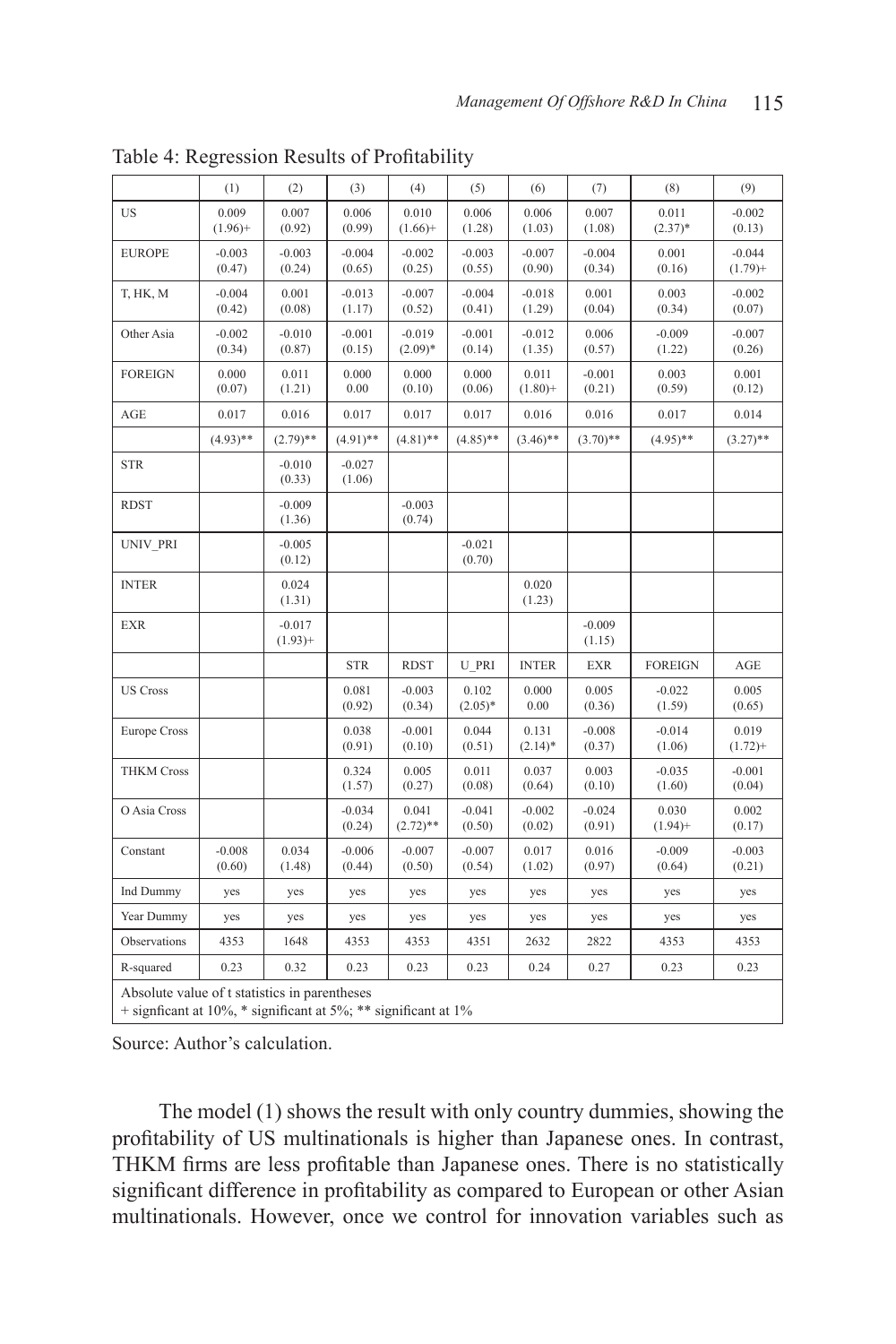STR, DEVRD and so on, statistically significant coefficients to US and THKM dummies disappear (Model (2)). Hence, cross country differences in profitability in Model (1) come from the difference in R&D management in China. It should be noted that firm age is always strongly correlated with profitability. It takes some time for multinationals to adjust to local environments. However, it makes little difference whether a firm is a joint venture or a wholly owned subsidiary.

From Model (3) to Model (9), the results from including cross terms of country dummies and innovation indicators are presented. For example, in Model (3), cross terms of countries dummies (US, Europe, THKM and other Asia) and STR are included as well as independent variables in Model (1). These cross terms represent the relative importance of each innovation indicator for particular countries compared to those of Japan. For the US, positive and statistically significant coefficients are found in U\_PRI, which reflects that an active university/PRI collaboration is associated with higher profitability for US multinationals, benchmarked by Japanese multinationals (model (5)).

For European firms, cross terms with both INTER and AGE have positive and statistically significant coefficients (model (6)). Higher linkage with home country R&D and older firms tends to be more profitable, benchmarked by Japanese firms again. Another statistically significant sign is found in the cross term of other Asia and RDST and Foreign, implying higher R&D share in S&T and wholly owned subsidiary tend to be positively associated with their profitability (model (4)). In contrast, we cannot find cross country difference in the relationship between STR and EXR (models (3) and (7)).

# **5. Conclusion**

In this paper, multinationals' motivations for R&D in China and the impact of R&D types on firm's profitability are compared across firms' home countries (Europe, Japan, the other Asia, US and THKM owned), and a significant cross country differences are found. In terms of the motivations for R&D, The R&D of European, Japanese and the other Asian firms are driven by production activities and market adaptation in China, and the degree of market orientation is stronger for European firms. In contrast, the R&D of US and THKM firms are driven by technology and HR cost in China. It is also found that US firms are more profitable than Japanese ones in general. However, this difference in profitability disappears once it is controlled for R&D type variables, so that the differences in profitability come from the difference in R&D orientation across countries. Another important finding is that firm age is strongly correlated with profitability, so that experience in local R&D activities does matter with firm's performance.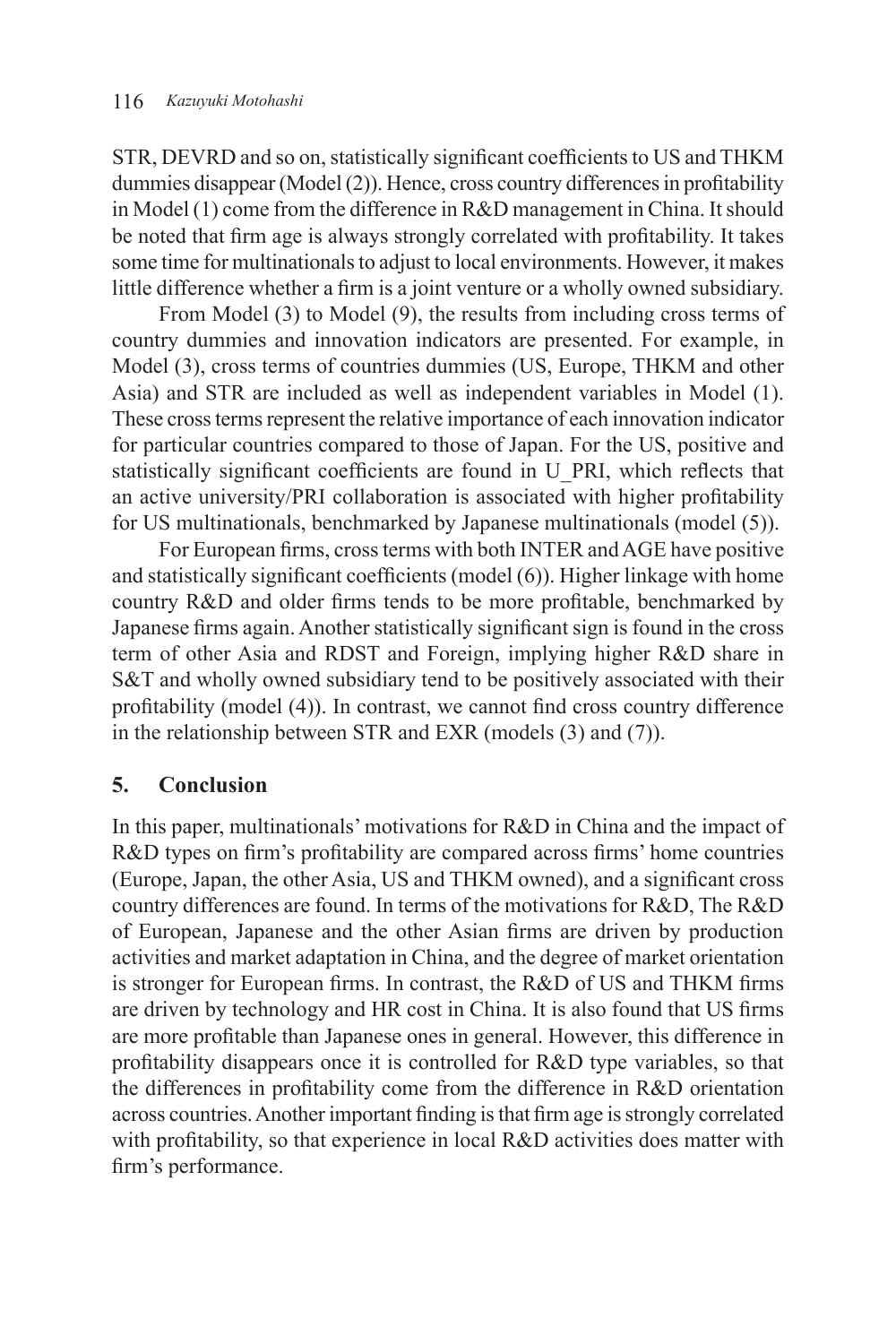Based on a large scale database, this paper provides quantitative evidence on the diversity in R&D motivations in China across multinationals. However, many questions remain to be answered. In the datasets examined, for example, multinationals' strategies in terms of international R&D may be changing over time. Chen (2007) presents interesting examples of Motorola and Microsoft in China, describing how R&D centres of both companies have gradually strengthened linkages with local partners and repositioned the role of Chinese sites in the world wide R&D networks. This type of dynamic analysis of learning process is important for providing some managerial implications for existing firms.

In addition, multinationals' R&D differs considerably across industry and regions. We use an industry dummy for controlling this factor throughout this paper, but a study focusing on specific industries would give some insightful results. In addition, regional breakdown might also be important. We have not touched upon policy driven  $R&D - as$  in Gammeltoft's (2006) taxonomy – in this paper, but this kind of R&D is presumed to be concentrated in Beijing. For example, most of the major telecommunication companies in the world have their R&D centres there, in order to access government information on mobile standard setting activities. Further detailed analysis of the location of R&D centres will continue to shed new light on global R&D management by multinationals.

#### **Notes**

- \* This study is based on collaborative research by the Chinese National Bureau of Statistics and RIET
- I. The researchers wish to thank Ma Jingkui, Cha Zhimin, Guan Xiaojing, and Deng Yongxu for their arrangement of access to firm level data on S&T surveys by NBS, as well as their support in setting up datasets and clarifications of data questions. The author thanks participants at the 8th GLOBELICS International Conference in Malaysia in November 2010, for their helpful comments. The author also thanks two anonymous referees for their valuable comments.
- 1 LMEs are defined as firms at or above a certain production capacity threshold. This threshold varies by industry and is defined in terms of units corresponding to the technical characteristics of each sector – for example, 'tons' for chemicals and 'sheets' for textiles. Details of this definition can be found in Hu et al. (2005).
- 2 In 2002, the ratio of total R&D to total S&T for all samples was approximately 48%. The ratio for multinationals was somewhat higher, at 54%.
- 3 A detailed analysis of the S&T outsourcing data from the S&T Survey is provided in Motohashi and Xiao (2007).
- 4 Another approach involves using a dataset for the activities of the parent company and its foreign subsidiaries. Examples include Iwasa and Odagiri (2004) and Belderbos (2001).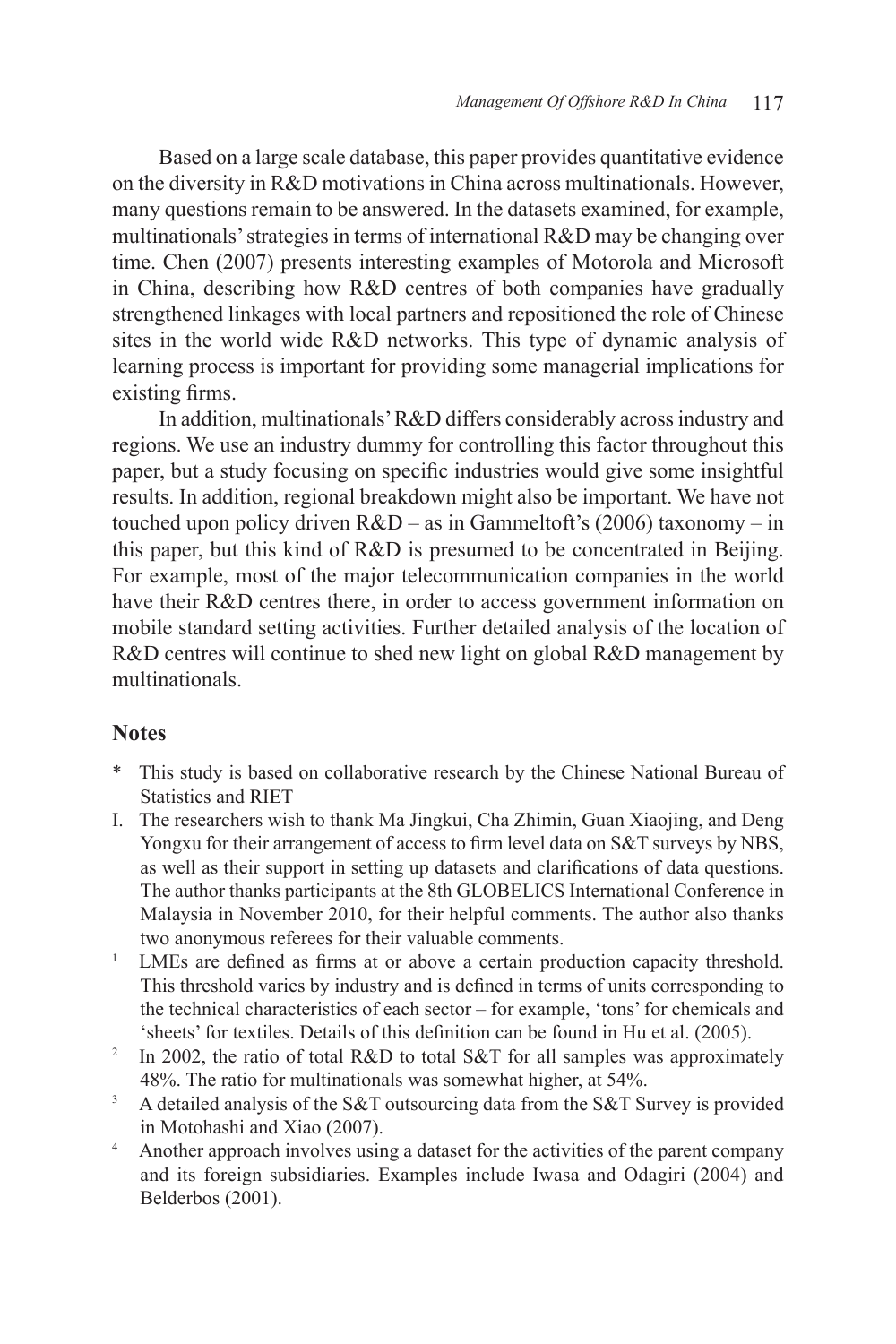#### 118 *Kazuyuki Motohashi*

<sup>5</sup> The size of observations for INTER is smaller than those of STR, STRD and U\_PRI, since the variable of international S&T outsourcing is available only for 2000-2003 surveys, instead of 1998-2005 for other variables. The size of observations for EXR is also smaller, since this indicator can be created only for firms with positive new product sales value.

## **References**

- Belderbos, R. (2001) "Overseas Innovations by Japanese Firms: An Analysis of Patent and Subsidiary Data", Research Policy, 30(2): 313–32.
- Cantwell, J. and Mudambi, R. (2005) "MNE Competence-creating Subsidiary Mandates", Strategic Management Journal, 26(12): 1109-1128.
- Chen, S-H. (2004) "Taiwanese IT Firms' Offshore R&D in China and the Connection with the Global Innovation Network", Research Policy, 33(2): 337-349.
- Chen, Y-C. (2007) "The Upgrading of Multinational Regional Innovation Networks in China", Asia Pacific Business Review, 13(3): 373-403.
- Chen, X. and Reger, G. (2006) "The Role of Technology in the Investment of German Firms in China", Technovation, 26(3): 407-415.
- Florida, R. (1997) "The Globalization of R&D: Results of a Survey of Foreign Affiliated R&D Laboratories in the USA", Research Policy, 26(1): 85-103.
- Gammeltoft, P. (2006) "Internationalization of R&D: Trends, Drivers and Managerial Challenges", International Journal of Technology and Globalization, 2(1-2): 177-199.
- Ghemawat, P. (2007) Redefining Global Strategy: Crossing Borders in A World Where Differences Still Matter, Harvard Business School Press.
- Ghoshal, S. and Bartlett, C. (1990) "The Multinational Enterprise as an Interorganizational Network", Academy of Management Review, 15(4): 603-625.
- Iwasa, T. and Odagiri, H. (2004) "Overseas R&D, Knowledge Sourcing and Patenting: An Empirical Study of Japanese R&D Investment in the US", Research Policy, 33(5): 807–28.
- Jefferson, G.H., Hu, A.G.Z., Guan. X. and Yu, X. (2003) "Ownership, Performance, and Innovation in China's Large and Medium-size Industrial Enterprise Sector", China Economic Review, 14(1): 89-113.
- Kuemmerle, W. (1999) "Foreign Direct Investment in Industrial Research in the Pharmaceutical and Electronics Industries: Results from a Survey of Multinational Firms", Research Policy, 28(2): 179-193.
- Motohashi, K. (2010) "R&D Activities of Manufacturing Multinationals in China: Structure, Motivations and Regional Differences", China and World Economy, 18(6): 56-72.
- Motohashi, K. and Xiao, Y. (2007) "China's Innovation System Reform and Growing Industry and Science Linkages", Research Policy, 36(8): 1251-1260.
- Organisation for Economic Co-operation and Development (OECD) (2002) Frascati Manual (6th ed.), Paris: OECD.
- United Nations Conference on Trade and Development (UNCTAD) (2005) UNCTAD Survey on the Internationalization of R&D: Current Patterns and Prospects on the Internationalization of R&D, Geneva: UNCTAD.